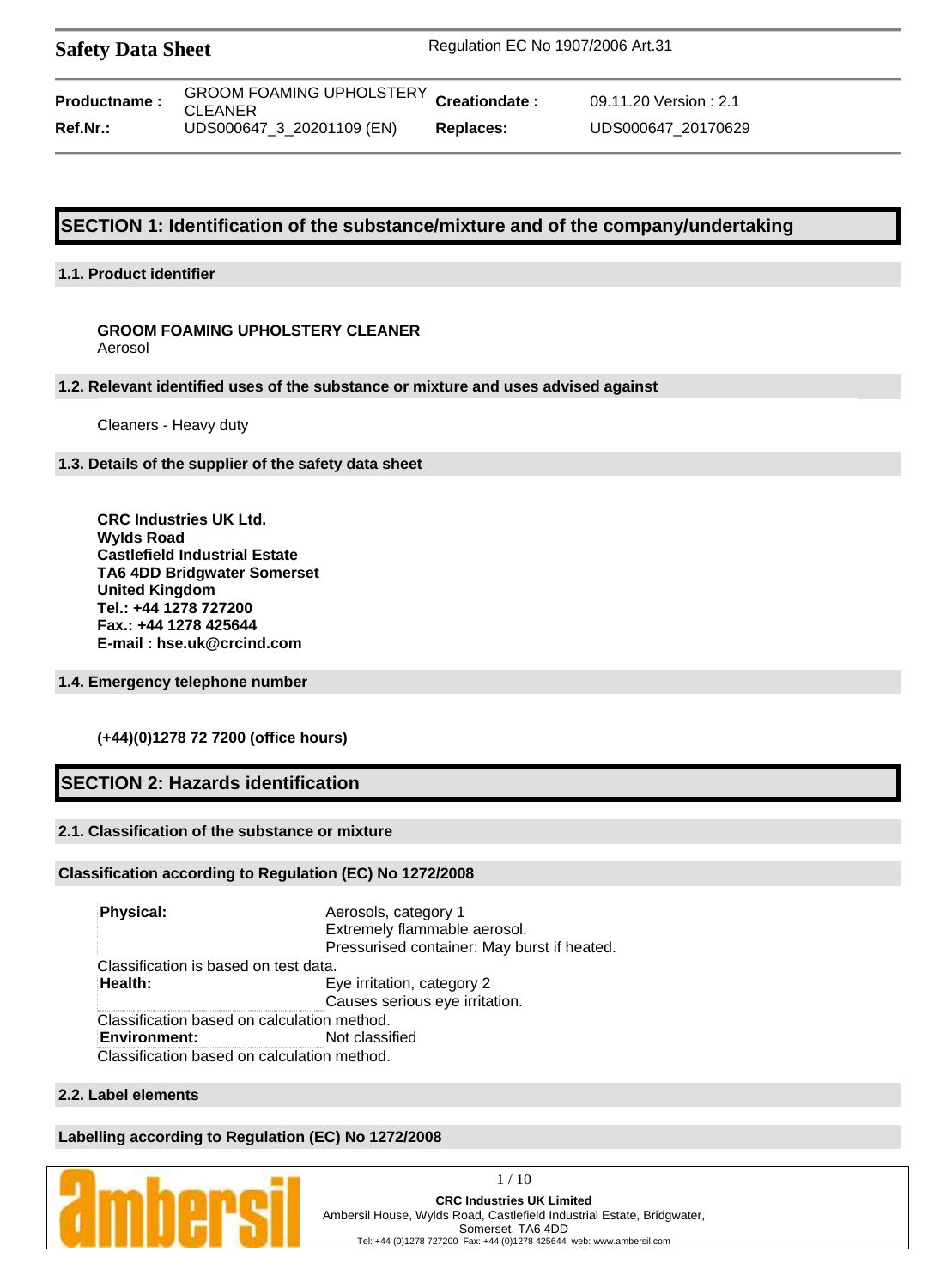| <b>Safety Data Sheet</b>                                                                                                                                   |                             | Regulation EC No 1907/2006 Art.31 |                                                                                                 |                                                                                 |  |  |
|------------------------------------------------------------------------------------------------------------------------------------------------------------|-----------------------------|-----------------------------------|-------------------------------------------------------------------------------------------------|---------------------------------------------------------------------------------|--|--|
| Productname:<br><b>CLEANER</b>                                                                                                                             |                             | <b>GROOM FOAMING UPHOLSTERY</b>   | Creationdate:                                                                                   | 09.11.20 Version: 2.1                                                           |  |  |
| Ref.Nr.:                                                                                                                                                   |                             | UDS000647_3_20201109 (EN)         | <b>Replaces:</b>                                                                                | UDS000647_20170629                                                              |  |  |
| Hazard pictogram(s):                                                                                                                                       |                             |                                   |                                                                                                 |                                                                                 |  |  |
| <b>Signal word:</b>                                                                                                                                        |                             | Danger                            |                                                                                                 |                                                                                 |  |  |
| H222 : Extremely flammable aerosol.<br>Hazard statement(s):<br>H229 : Pressurised container: May burst if heated.<br>H319 : Causes serious eye irritation. |                             |                                   |                                                                                                 |                                                                                 |  |  |
|                                                                                                                                                            | Precautionary statement(s): |                                   | P102 : Keep out of reach of children.                                                           |                                                                                 |  |  |
|                                                                                                                                                            |                             |                                   |                                                                                                 | P210 : Keep away from heat, hot surfaces, sparks, open flames and other         |  |  |
|                                                                                                                                                            |                             |                                   | ignition sources. No smoking.<br>P211 : Do not spray on an open flame or other ignition source. |                                                                                 |  |  |
|                                                                                                                                                            |                             |                                   | P251 : Do not pierce or burn, even after use.                                                   |                                                                                 |  |  |
|                                                                                                                                                            |                             |                                   |                                                                                                 | P280 : Wear protective gloves/protective clothing/eye protection/face           |  |  |
|                                                                                                                                                            |                             | protection.<br>50°C/122°F.        |                                                                                                 | P410/412 : Protect from sunlight. Do not expose to temperatures exceeding       |  |  |
|                                                                                                                                                            |                             |                                   |                                                                                                 | P501-2 : Dispose of contents/container to an authorised waste collection point. |  |  |
| <b>Regulation (EC) No</b>                                                                                                                                  |                             | aliphatic hydrocarbons5 - 15 %    |                                                                                                 |                                                                                 |  |  |
|                                                                                                                                                            | 648/2004 on detergents:     | anionic surfactants               | $< 5 \%$                                                                                        |                                                                                 |  |  |

perfumes benzyl alcohol

### **2.3. Other hazards**

No information available

# **SECTION 3: Composition/information on ingredients**

## **3.1. Substances**

Not applicable.

#### **3.2. Mixtures**

| <b>Hazardous ingredient</b>                                                               | <b>Registration</b><br>number | CAS-nr. EC-nr      |                      | w/w<br>$\%$ | <b>Hazard Class and</b><br>Category        | <b>Hazard</b><br>statement         | <b>Notes</b> |
|-------------------------------------------------------------------------------------------|-------------------------------|--------------------|----------------------|-------------|--------------------------------------------|------------------------------------|--------------|
| Hydrocarbons, C3-4-rich, petroleum distillate<br>Petroleumgas $(1,3$ -butadiene < $0.1\%$ | 01-2119485926-<br>20          | 68512-<br>$91 - 4$ | $270 -$<br>990-9     | $1 - 10$    | Press. Gas, Flam.<br>Gas 1                 | H <sub>280</sub> .H <sub>220</sub> | K, G         |
| 1-methoxy-2-propanol; monopropylene glycol<br>methyl ether                                | 01-2119457435-<br>35          | 107-98-2           | $203 -$<br>539-1     | $1 - 5$     | Flam. Lig. 3, STOT<br>SE <sub>3</sub>      | H226.H336                          | A            |
| propan-2-ol; isopropyl alcohol; isopropanol                                               | 01-2119457558-<br>25          | 67-63-0            | $200 -$<br>661-7     | $1 - 5$     | Flam. Liq. 2, Eye Irrit.<br>2, STOT SE 3   | H225, H319, H336 B                 |              |
| Hydrocarbons, C11-C14, n-alkanes,<br>isoalkanes, cyclics, $<$ 2% aromatics                | 01-2119456620-<br>43          |                    | $(926 -$<br>$141-6)$ | $1-5$       | Asp. Tox. 1                                | H <sub>304</sub>                   | B.Q          |
| Glycine, N-methyl-N-(1-oxododecyl)-, sodium<br>salt                                       | 01-2119527780-<br>39          | 137-16-6           | 205-<br>$281 - 5$    | $\leq$ 3    | Eye Dam. 1, Skin Irrit.<br>2. Acute Tox. 2 | H318.H315.H330                     |              |
| <b>Explanation notes</b>                                                                  |                               |                    |                      |             |                                            |                                    |              |

A : substance with Community workplace exposure limit

B : substance with national established workplace exposure limit



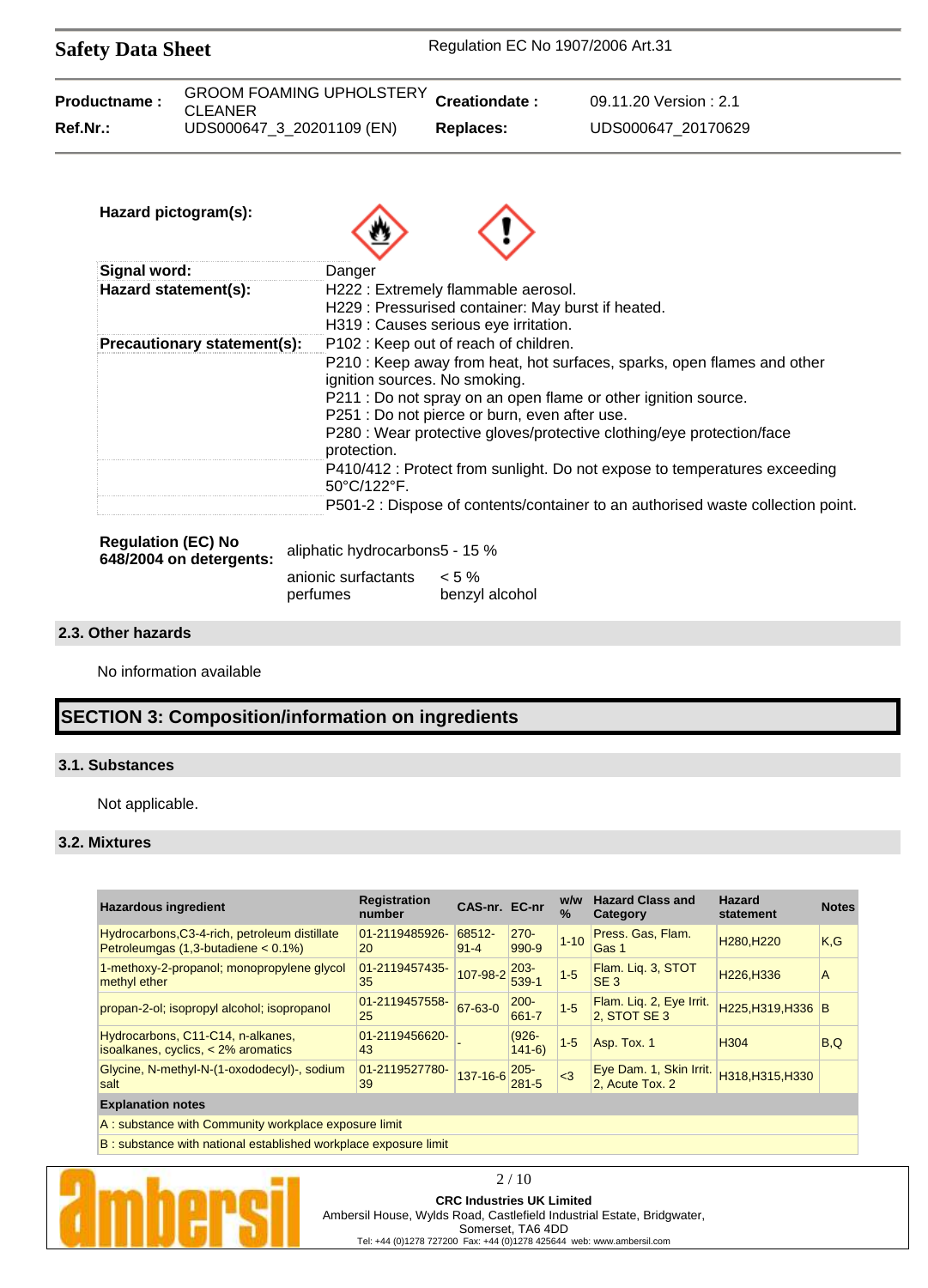| <b>Safety Data Sheet</b> |                                                           | Regulation EC No 1907/2006 Art.31 |                        |  |
|--------------------------|-----------------------------------------------------------|-----------------------------------|------------------------|--|
| <b>Productname:</b>      | GROOM FOAMING UPHOLSTERY Creationdate :<br><b>CLEANER</b> |                                   | 09.11.20 Version : 2.1 |  |
| $Ref.Nr.$ :              | UDS000647 3 20201109 (EN)                                 | Replaces:                         | UDS000647 20170629     |  |

- G : exempted from the obligation to register in accordance with art.2(7)of REACH Regulation No 1907/2006
- K : not classified as carcinogen, less than 0.1% w/w 1,3-butadiene (Einecs-nr. 203-450-8)
- Q : The CAS-no is only an indicative identifier to be used outside the EU for global inventory entries.
- (\* Explanation phrases : see chapter 16)

# **SECTION 4: First aid measures**

#### **4.1. Description of first aid measures**

| Contact with eyes: | IF IN EYES: Rinse cautiously with water for several minutes. Remove contact<br>lenses, if present and easy to do. Continue rinsing.<br>If eye irritation persists: Get medical advice/attention. |
|--------------------|--------------------------------------------------------------------------------------------------------------------------------------------------------------------------------------------------|
| Contact with skin: | Take off contaminated clothing and wash before reuse.<br>IF ON SKIN: Wash with plenty of soap and water.<br>If skin irritation occurs: Get medical advice/attention.                             |
| Inhalation:        | IF INHALED: Remove person to fresh air and keep comfortable for breathing.<br>Call a POISON CENTER or doctor/physician if you feel unwell.                                                       |
| Ingestion:         | If swallowed accidentally, do not induce vomiting and seek medical advice.                                                                                                                       |

#### **4.2. Most important symptoms and effects, both acute and delayed**

| Inhalation:          | Excessive inhalation of solvent vapours may give rise to nausea, headaches<br>and dizziness |
|----------------------|---------------------------------------------------------------------------------------------|
| Ingestion:           | May cause gastrointestinal disturbances                                                     |
|                      | Symptoms: sore throat, abdominal pain, nausea, vomiting                                     |
| <b>Skin contact:</b> | May cause irritation.                                                                       |
|                      | Symptoms: redness and pain                                                                  |
| Eye contact :        | Irritating to eyes                                                                          |
|                      | Symptoms: redness and pain                                                                  |

#### **4.3. Indication of any immediate medical attention and special treatment needed**

| <b>General Advice:</b> | If you feel unwell, seek medical advice (show the label where possible |
|------------------------|------------------------------------------------------------------------|
|                        | If symptoms persist always call a doctor                               |

# **SECTION 5: Firefighting measures**

#### **5.1. Extinguishing media**

foam, carbon dioxide or dry agent

#### **5.2. Special hazards arising from the substance or mixture**

Aerosols may explode if heated above 50°C Forms hazardous decomposition products CO,CO2

#### **5.3. Advice for firefighters**



3 / 10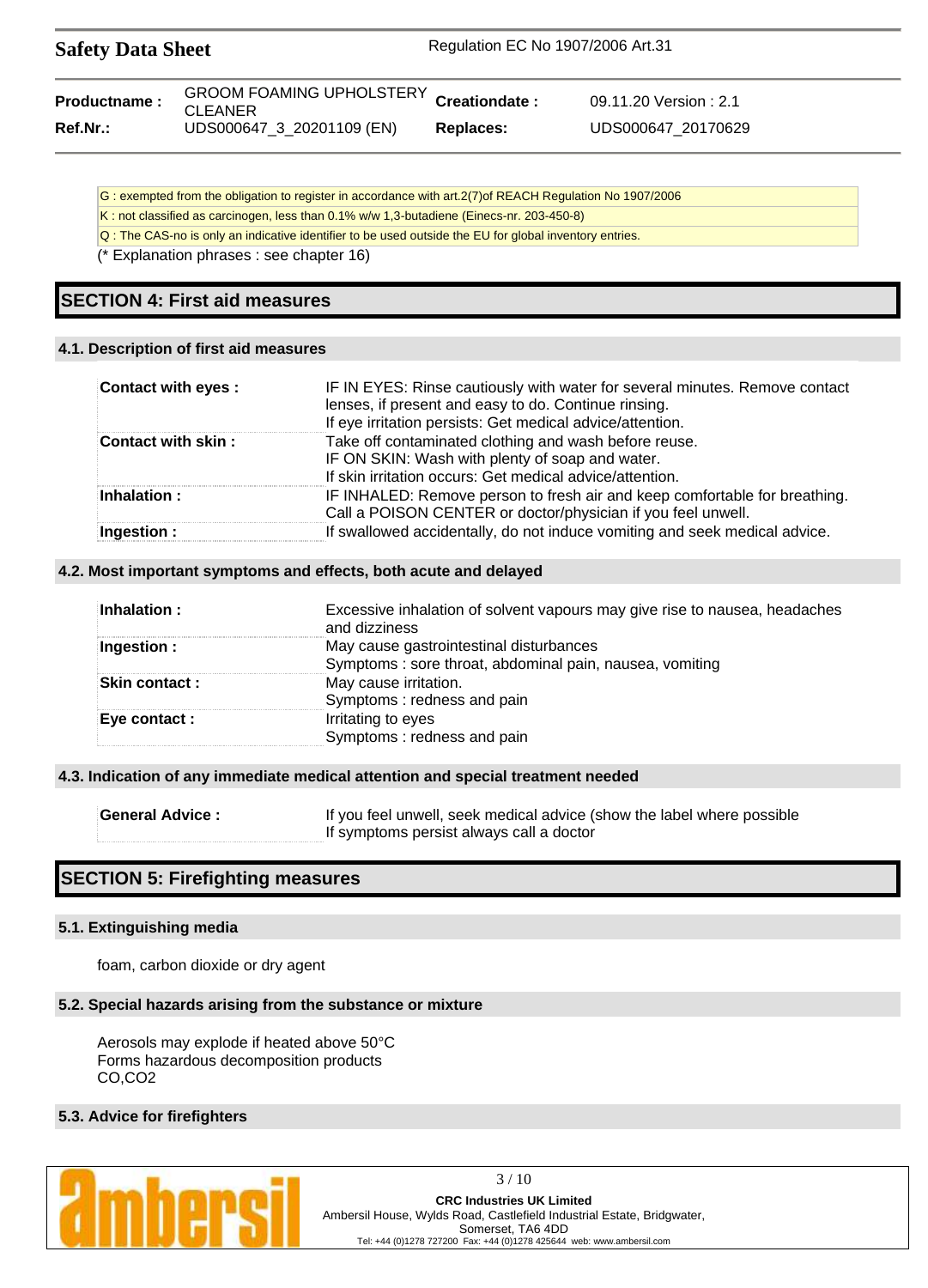| <b>Safety Data Sheet</b> |                                                           | Regulation EC No 1907/2006 Art.31 |                        |  |
|--------------------------|-----------------------------------------------------------|-----------------------------------|------------------------|--|
| <b>Productname:</b>      | GROOM FOAMING UPHOLSTERY Creationdate :<br><b>CLEANER</b> |                                   | 09.11.20 Version : 2.1 |  |

**Ref.Nr.:** UDS000647\_3\_20201109 (EN) **Replaces:** UDS000647\_20170629

Keep container(s) exposed to fire cool, by spraying with water In case of fire, do not breathe fumes

# **SECTION 6: Accidental release measures**

#### **6.1. Personal precautions, protective equipment and emergency procedures**

Shut off all ignition sources Ensure adequate ventilation Wear suitable protective clothing and gloves.

#### **6.2. Environmental precautions**

Do not allow to enter public sewers and watercourses If polluted water reaches drainage systems or water courses, immediately inform appropriate authorities

#### **6.3. Methods and material for containment and cleaning up**

Absorb spillage in suitable inert material Place in appropriate container

#### **6.4. Reference to other sections**

For further information see section 8

# **SECTION 7: Handling and storage**

#### **7.1. Precautions for safe handling**

Keep away from heat and sources of ignition Take precautionary measures against static discharges Equipment should be earthed Use explosion-proof electrical/ventilating/lighting/.../equipment. Use only non-sparking tools. Do not breathe aerosols or vapours. Ensure adequate ventilation Avoid contact with skin and eyes. Wash thoroughly after use Wear protective gloves/protective clothing/eye protection/face protection. Eyewash bottles should be available

#### **7.2. Conditions for safe storage, including any incompatibilities**

Pressurized container : protect from sunlight and do not expose to temperatures exceeding 50°C. Keep out of reach of children.

#### **7.3. Specific end use(s)**

Cleaners - Heavy duty



4 / 10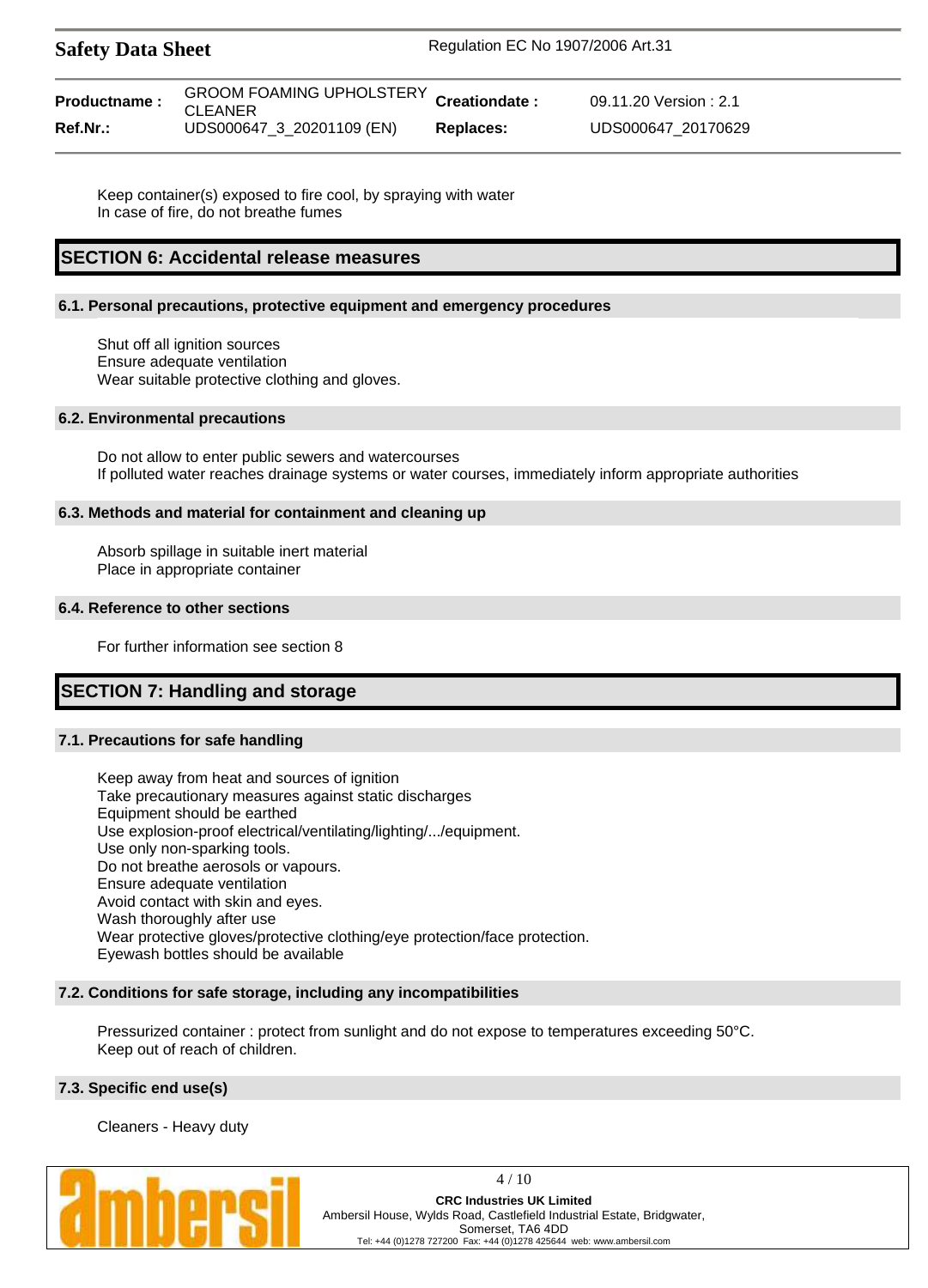Safety Data Sheet Regulation EC No 1907/2006 Art.31

| Productname:    | <b>GROOM FOAMING UPHOLSTERY CI</b><br><b>CLEANER</b> |    |
|-----------------|------------------------------------------------------|----|
| <b>Ref.Nr.:</b> | UDS000647_3_20201109 (EN)                            | R٥ |

**reationdate :** 09.11.20 Version : 2.1 **Ref.Nr.:** UDS000647\_3\_20201109 (EN) **Replaces:** UDS000647\_20170629

# **SECTION 8: Exposure controls/personal protection**

#### **8.1. Control parameters**

#### **Exposure limits :**

| <b>Hazardous ingredient</b>                             | CAS-nr.  | method      |           |
|---------------------------------------------------------|----------|-------------|-----------|
| <b>EU</b> established exposure limits:                  |          |             |           |
| 1-methoxy-2-propanol; monopropylene glycol methyl ether | 107-98-2 | <b>TWA</b>  | $100$ ppm |
|                                                         |          | <b>STEL</b> | $150$ ppm |
| propan-2-ol; isopropyl alcohol; isopropanol             | 67-63-0  | <b>TWA</b>  | $400$ ppm |
|                                                         |          | <b>STEL</b> | 500 ppm   |
| National established exposure limits, United Kingdom    |          |             |           |
| 1-methoxy-2-propanol; monopropylene glycol methyl ether | 107-98-2 | <b>TWA</b>  | $100$ ppm |
|                                                         |          | <b>STEL</b> | $150$ ppm |
| propan-2-ol; isopropyl alcohol; isopropanol             | 67-63-0  | <b>TWA</b>  | $400$ ppm |
|                                                         |          | <b>STEL</b> | 500 ppm   |
| National established exposure limits, Ireland           |          |             |           |
| 1-methoxy-2-propanol; monopropylene glycol methyl ether | 107-98-2 | <b>TWA</b>  | 100 ppm   |
|                                                         |          | <b>STEL</b> | $150$ ppm |
| propan-2-ol; isopropyl alcohol; isopropanol             | 67-63-0  | <b>TWA</b>  | 200 ppm   |
|                                                         |          | <b>STEL</b> | 400 ppm   |

#### **8.2. Exposure controls**

| <b>Control procedures:</b>          | Ensure adequate ventilation<br>Keep away from heat and sources of ignition<br>Take precautionary measures against static discharges                                                                                                                                          |
|-------------------------------------|------------------------------------------------------------------------------------------------------------------------------------------------------------------------------------------------------------------------------------------------------------------------------|
| <b>Personal protection:</b>         | Take precautions to avoid contact with skin and eyes when handling the<br>product.<br>Ensure adequate ventilation<br>Wear suitable protective gloves                                                                                                                         |
| $\,$ inhalation :                   | In case of insufficient ventilation, wear suitable respiratory equipment.                                                                                                                                                                                                    |
| recommended respiratory protection: | Air purifying respirator equiped with ABEK type cartridge                                                                                                                                                                                                                    |
| hands and skin:                     | When handling the product wear chemical-resistant gloves (standard EN 374).<br>The breakthrough time of the glove should be longer than the total duration of<br>product use. If work lasts longer than the breakthrough time, gloves should be<br>changed part-way through. |
| Recommended gloves:                 | Nitrile                                                                                                                                                                                                                                                                      |
| eyes :                              | Wear safety eyewear according to EN 166.                                                                                                                                                                                                                                     |
| <b>Environmental protection:</b>    | Avoid release to the environment.<br>Collect spillage.                                                                                                                                                                                                                       |

# **SECTION 9: Physical and chemical properties**

# **9.1. Information on basic physical and chemical properties**

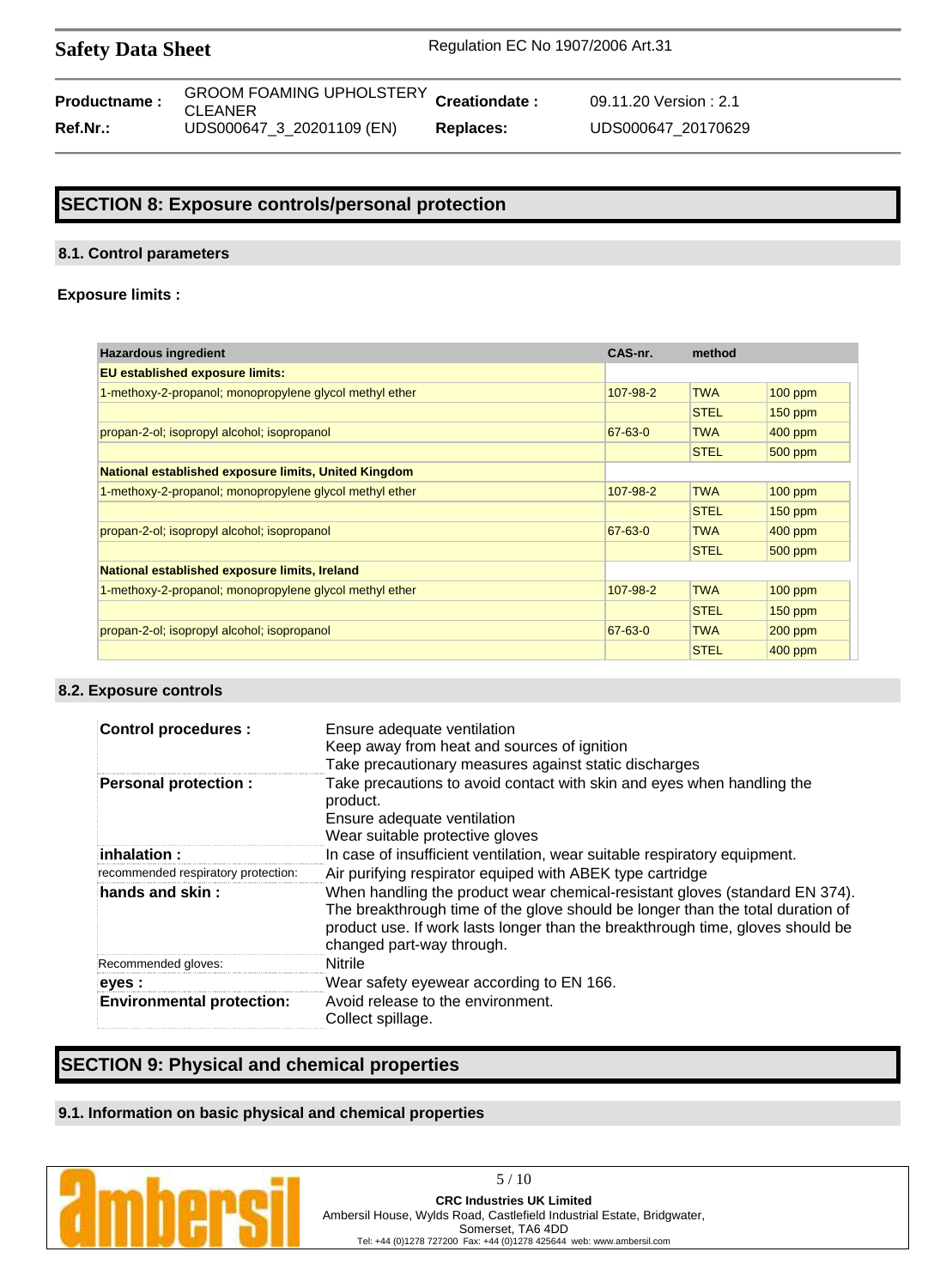| <b>Safety Data Sheet</b> |                                                           | Regulation EC No 1907/2006 Art.31 |                       |  |
|--------------------------|-----------------------------------------------------------|-----------------------------------|-----------------------|--|
| Productname:             | GROOM FOAMING UPHOLSTERY Creationdate :<br><b>CLEANER</b> |                                   | 09.11.20 Version: 2.1 |  |
| Ref.Nr.:                 | UDS000647_3_20201109 (EN)                                 | <b>Replaces:</b>                  | UDS000647 20170629    |  |

| (for aerosols data for the product without propellant) |                                                              |
|--------------------------------------------------------|--------------------------------------------------------------|
|                                                        | Appearance: physical state: Propane/butane propelled liquid. |
| colour:                                                | Colourless to yellow.                                        |
| odour:                                                 | Characteristic odor.                                         |
| pH :                                                   | 10.75                                                        |
| Boiling point/range:                                   | 82 °C                                                        |
| Flash point :                                          | 12 °C                                                        |
| <b>Evaporation rate:</b>                               | Not available.                                               |
| <b>Explosion limits: upper limit: 15 %</b>             |                                                              |
| lower limit :                                          | $0.6\%$                                                      |
| Vapour pressure :                                      | Not available.                                               |
| <b>Relative density:</b>                               | $0.962$ g/cm3 ( $@$ 20 $°C$ ).                               |
| Solubility in water:                                   | Soluble in water                                             |
| Auto-ignition:                                         | 225 °C                                                       |
| <b>Viscosity:</b>                                      | Not available.                                               |

#### **9.2. Other information**

**VOC = volatile organic compounds** 150 g/l

# **SECTION 10: Stability and reactivity**

#### **10.1. Reactivity**

No hazardous reactions known if used for its intended purpose

#### **10.2. Chemical stability**

Stable

#### **10.3. Possibility of hazardous reactions**

No hazardous reactions known if used for its intended purpose

#### **10.4. Conditions to avoid**

Avoid overheating

#### **10.5. Incompatible materials**

Strong oxidising agent

#### **10.6. Hazardous decomposition products**

CO,CO2

# **SECTION 11: Toxicological information**



6 / 10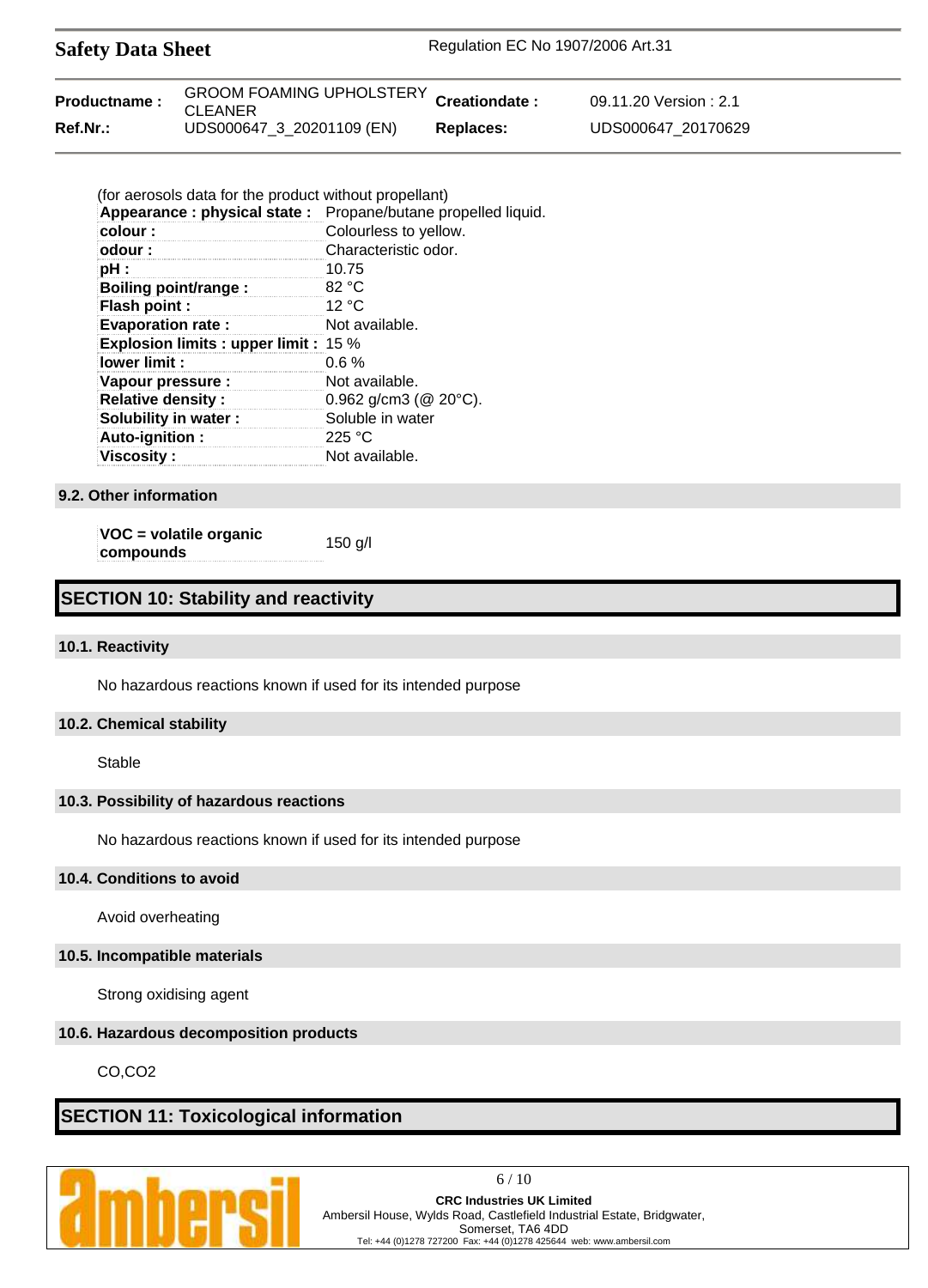| <b>Safety Data Sheet</b> |                                                           | Regulation EC No 1907/2006 Art.31 |                       |  |
|--------------------------|-----------------------------------------------------------|-----------------------------------|-----------------------|--|
| <b>Productname:</b>      | GROOM FOAMING UPHOLSTERY Creationdate :<br><b>CLEANER</b> |                                   | 09.11.20 Version: 2.1 |  |
| Ref.Nr.:                 | UDS000647 3 20201109 (EN)                                 | Replaces:                         | UDS000647 20170629    |  |

## **11.1. Information on toxicological effects**

| acute toxicity:                                               | based on available data the classification criteria are not met |
|---------------------------------------------------------------|-----------------------------------------------------------------|
| skin corrosion/irritation:                                    | based on available data the classification criteria are not met |
| serious eye damage/irritation: Causes serious eye irritation. |                                                                 |
| respiratory or skin<br>sensitisation:                         | based on available data the classification criteria are not met |
| germ cell mutagenicity:                                       | based on available data the classification criteria are not met |
| carcinogenicity:                                              | based on available data the classification criteria are not met |
| toxicity for reproduction:                                    | based on available data the classification criteria are not met |
| <b>STOT-single exposure:</b>                                  | based on available data the classification criteria are not met |
| <b>STOT repeated exposure:</b>                                | based on available data the classification criteria are not met |
| aspiration hazard:                                            | based on available data the classification criteria are not met |

# **Information on likely routes of exposure:**

| Inhalation:          | Inhalation of solvent vapours may give rise to nausea, headaches and<br>dizziness |
|----------------------|-----------------------------------------------------------------------------------|
| Ingestion :          | May cause gastrointestinal disturbances                                           |
| <b>Skin contact:</b> | May cause irritation.                                                             |
| Eye contact :        | Irritating to eyes                                                                |

## **Toxicological data :**

| <b>Hazardous ingredient</b>                                             | CAS-nr.       | method          |                |
|-------------------------------------------------------------------------|---------------|-----------------|----------------|
| 1-methoxy-2-propanol; monopropylene glycol methyl ether                 | 107-98-2      | LD50 oral rat   | 4016 mg/kg     |
|                                                                         |               | LC50 inhal.rat  | 27596 mg/l     |
|                                                                         |               | LD50 derm.rabit | 2000 mg/kg     |
| propan-2-ol; isopropyl alcohol; isopropanol                             | $67 - 63 - 0$ | LD50 oral rat   | 5840 mg/kg     |
|                                                                         |               | LC50 inhal.rat  | $> 25000$ mg/l |
|                                                                         |               | LD50 derm.rabit | 13900 mg/kg    |
| Hydrocarbons, C11-C14, n-alkanes, isoalkanes, cyclics, $<$ 2% aromatics |               | LD50 oral rat   | $> 5000$ mg/kg |
|                                                                         |               | LC50 inhal.rat  | $>5000$ mg/kg  |
|                                                                         |               | LD50 derm.rabit | $> 5000$ mg/kg |

# **SECTION 12: Ecological information**

## **12.1. Toxicity**

Not classified

#### **Ecotoxicological data:**

| <b>Hazardous ingredient</b>                             | CAS-nr.       | method       |                     |
|---------------------------------------------------------|---------------|--------------|---------------------|
| 1-methoxy-2-propanol; monopropylene glycol methyl ether | 107-98-2      | LC50 fish    | 6812 mg/l           |
|                                                         |               | EC50 daphnia | $ 23300 \text{ mg}$ |
| propan-2-ol; isopropyl alcohol; isopropanol             | $67 - 63 - 0$ | IC50 algae   | $1000 \text{ m}$    |

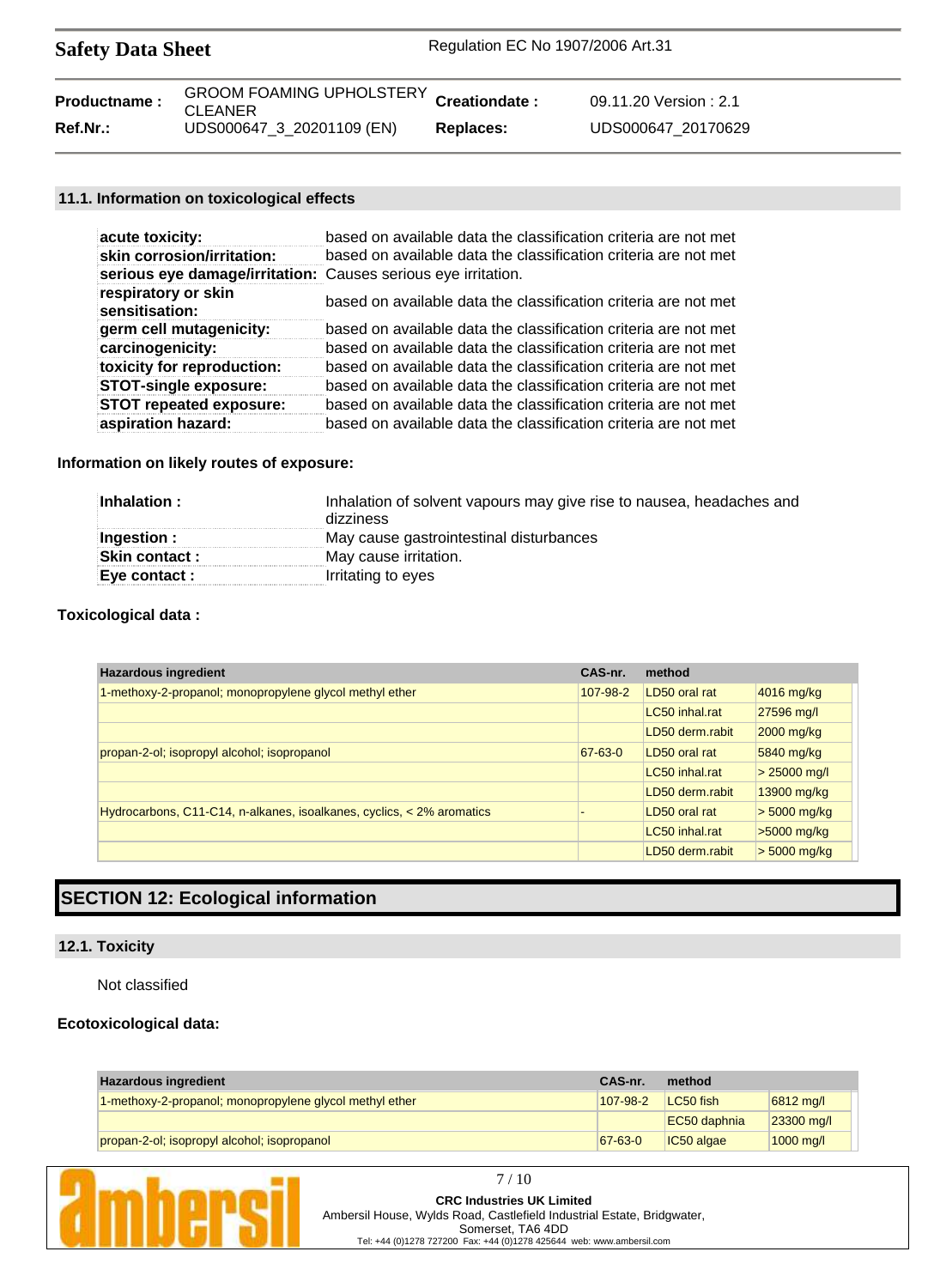| <b>Safety Data Sheet</b> | Regulation EC No 1907/2006 Art.31 |
|--------------------------|-----------------------------------|
|                          |                                   |

| Productname: | GROOM FOAMING UPHOLSTERY Creationdate :<br><b>CLEANER</b> |           | 09.11.20 Version : 2.1 |
|--------------|-----------------------------------------------------------|-----------|------------------------|
| Ref.Nr.:     | UDS000647 3 20201109 (EN)                                 | Replaces: | UDS000647 20170629     |

|                                                                       | LC50 fish    | 9640 mg/l           |
|-----------------------------------------------------------------------|--------------|---------------------|
|                                                                       | EC50 daphnia | 9714 mg/l           |
| Hydrocarbons, C11-C14, n-alkanes, isoalkanes, cyclics, < 2% aromatics | IC50 algae   | $1000 \text{ mq/l}$ |
|                                                                       | LC50 fish    | $1000 \text{ mq/l}$ |
|                                                                       | EC50 daphnia | $1000$ mg/l         |

#### **12.2. Persistence and degradability**

No information available

#### **12.3. Bioaccumulative potential**

No information available

#### **12.4. Mobility in soil**

Soluble in water

#### **12.5. Results of PBT and vPvB assessment**

No information available

#### **12.6. Other adverse effects**

No information available GWP (global warming potential): 0

# **SECTION 13: Disposal considerations**

#### **13.1. Waste treatment methods**

**National regulations :** Disposal should be in accordance with local, state or national legislation

# **SECTION 14: Transport information**

#### **14.1. UN number**

UN-number : 1950

#### **14.2. UN proper shipping name**

Proper shipping name: AEROSOLS

#### **14.3. Transport hazard class(es)**

Class: 2.1 ADR/RID - Classification code: 5F



8 / 10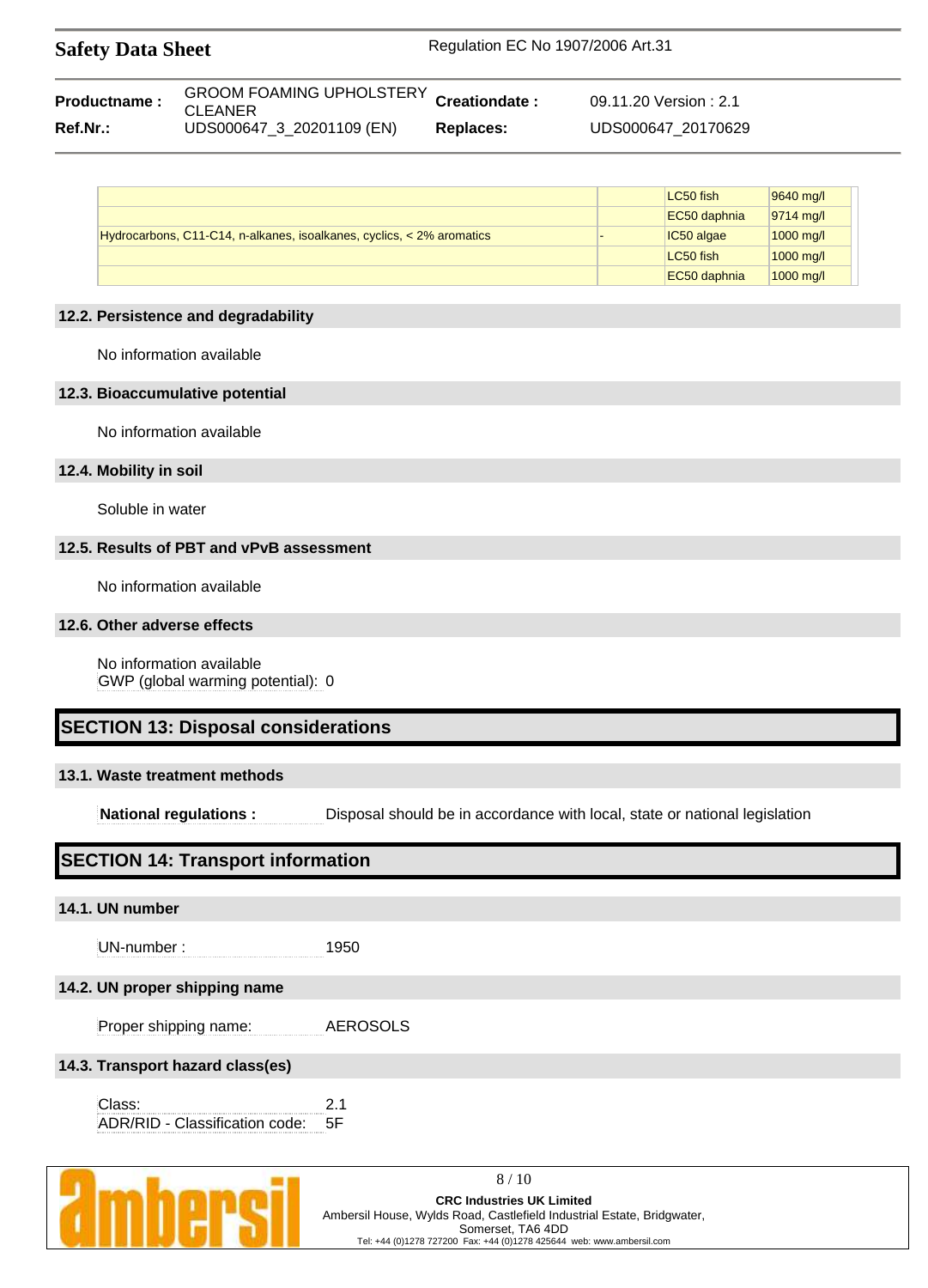| <b>Safety Data Sheet</b> | Regulation EC No 1907/2006 Art.31 |
|--------------------------|-----------------------------------|
|                          |                                   |

| Productname: | GROOM FOAMING UPHOLSTERY Creationdate:<br><b>CLEANER</b> |                  | 09.11.20 Version: 2.1 |
|--------------|----------------------------------------------------------|------------------|-----------------------|
| Ref.Nr.:     | UDS000647_3_20201109 (EN)                                | <b>Replaces:</b> | UDS000647 20170629    |

#### **14.4. Packing group**

Packing group: Not applicable.

## **14.5. Environmental hazards**

| <b>ADR/RID - Environmentally</b> | Nο |  |  |
|----------------------------------|----|--|--|
| hazardous:                       |    |  |  |
| IMDG - Marine pollutant:         | N٥ |  |  |
| IATA/ICAO - Environmentally      | Nο |  |  |
| hazardous:                       |    |  |  |

#### **14.6. Special precautions for user**

| ADR/RID - Tunnelcode: | (D)        |
|-----------------------|------------|
| IMDG - Ems:           | $F-D. S-U$ |
| IATA/ICAO - PAX:      | 203        |
| IATA/ICAO - CAO       | 203        |

#### **14.7. Transport in bulk according to Annex II of MARPOL and the IBC Code**

Not applicable.

# **SECTION 15: Regulatory information**

#### **15.1. Safety, health and environmental regulations/legislation specific for the substance or mixture**

The Safety Data Sheet is compiled according to the current European requirements. Regulation (EC) No 1907/2006 (REACH) Regulation (EC) No 1272/2008 (CLP) Dir. 2013/10/EU, 2008/47/EC amendment of the aerosol dispenser directive 75/324/EEC.

#### **15.2. Chemical safety assessment**

No information available

# **SECTION 16: Other information**

|                        | *Explanation hazard statements: H220 : Extremely flammable gas.<br>H225: Highly flammable liquid and vapour.<br>H226 : Flammable liquid and vapour.<br>H280 : Contains gas under pressure; may explode if heated.<br>H304 : May be fatal if swallowed and enters airways.<br>H315 : Causes skin irritation.<br>H318 : Causes serious eye damage.<br>H319 : Causes serious eye irritation.<br>H330 : Fatal if inhaled. |
|------------------------|-----------------------------------------------------------------------------------------------------------------------------------------------------------------------------------------------------------------------------------------------------------------------------------------------------------------------------------------------------------------------------------------------------------------------|
|                        | H336 : May cause drowsiness or dizziness.                                                                                                                                                                                                                                                                                                                                                                             |
| acronyms and synonyms: | $TWA = time weight average$<br>STEL = short time exposure limit                                                                                                                                                                                                                                                                                                                                                       |



9 / 10